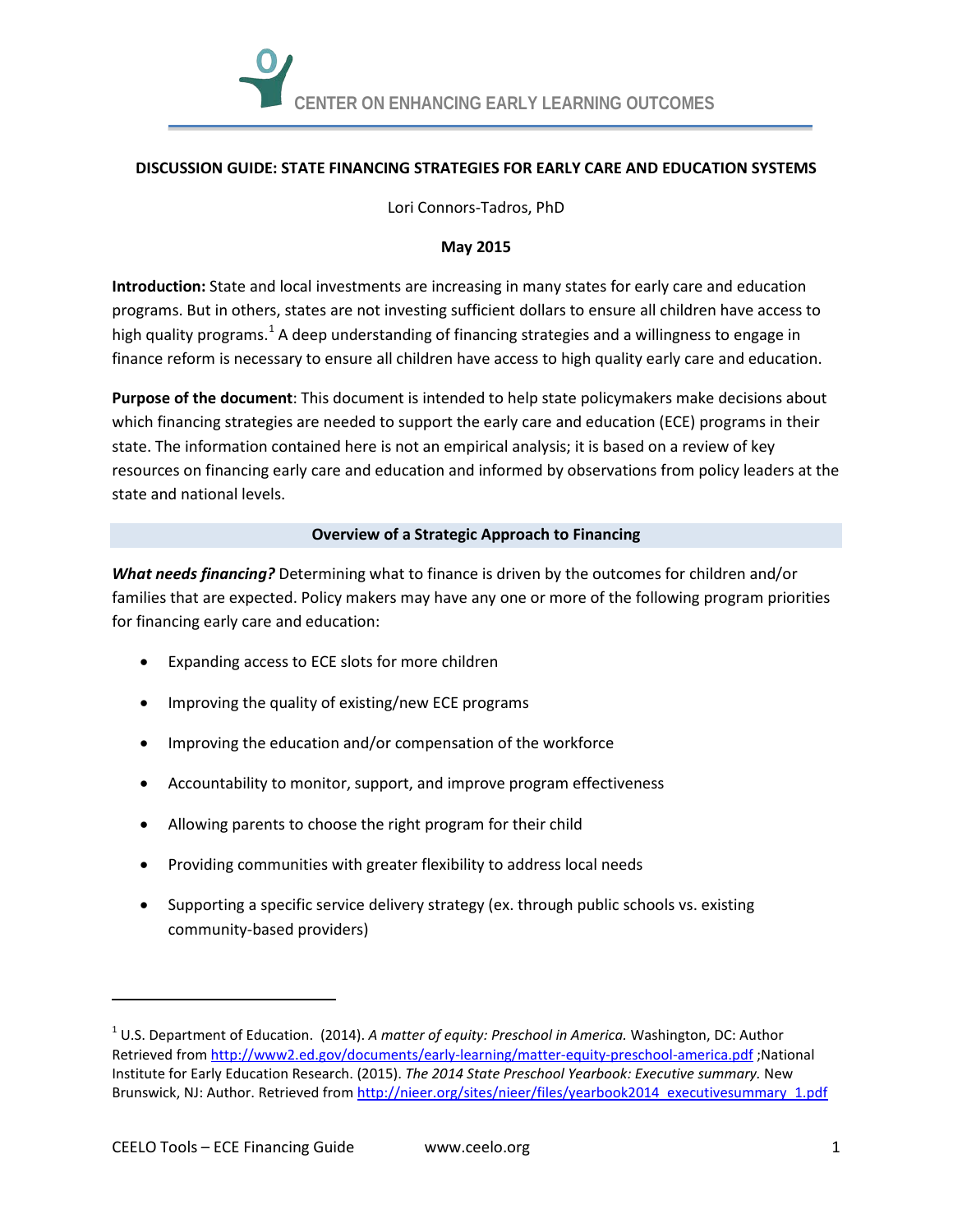*How much does it cost and what resources are available?* Reliable data on costs and available resources are necessary for policy makers to have before identifying appropriate financing strategies. In early care and education, it is more often the case that available funding, rather than the true costs of quality programs, determine funding decisions. Additionally, policy makers often do not have a comprehensive picture of all the available resources that could be utilized for a given program because of the generally siloed nature of funding (e.g., by agency or funding stream rather than by goal or service).

*How much funding is needed, when, and for what?* Policy makers need to be able to answer the following questions before developing a financing strategy: what needs funding, at what level of quality, and for how many or what specific subgroups? Further, given available resources, what new resources from public or private funding are needed? Funding for early care and education is a patchwork of competitive, time-limited grants, and restricted dedicated funding for certain populations and/or programs, from national, state, and local sources, both public and private. Rarely, does a decision-maker have assurances of the full amount of funding needed to implement a program(s) with sufficient flexibility or longevity to ensure sustainability over the long term.

## **Types of Financing Strategies: Pros and Cons, Finance Reform Goals, and Selected Examples**

Depending on the state's ECE programmatic priorities, policymakers may have different goals for finance reforms, and, therefore, may employ different strategies. In the table on pag[e 3,](#page-2-0) three primary finance reform goals are identified, recognizing that each goal or associated funding strategy is not mutually exclusive. The pros and cons for each potential finance strategy listed in the table are not exhaustive and are meant to stimulate discussion and consideration by a state.

- **Increase efficiency** Decision makers could employ some financing strategies to maximize current resources or leverage multiple sources of funding in order to stretch dollars further. In some cases, policy makers may consolidate one or more programs or funding streams within an agency or department. In other cases, this may result from a reorganization of state or local government agencies. These funding strategies may result in greater efficiencies, or increase flexibility of funding, so that dollars could be used to provide more comprehensive services or be redirected to increase access or quality. Decision-makers may need to remove regulatory barriers to increase the flexibility of funding (e.g., revising Child Care and Development Fund certification/recertification to 12 month periods to better allow for braiding with pre-K dollars) or to reduce burden from state/local government procurement processes for private contracts.
- **Increase revenue** While a heavier lift, some financing strategies are needed to raise new dollars in order to increase access or quality to achieve expected outcomes and to reduce inequities. Decision-makers are best positioned to raise new revenue, and gain buy-in and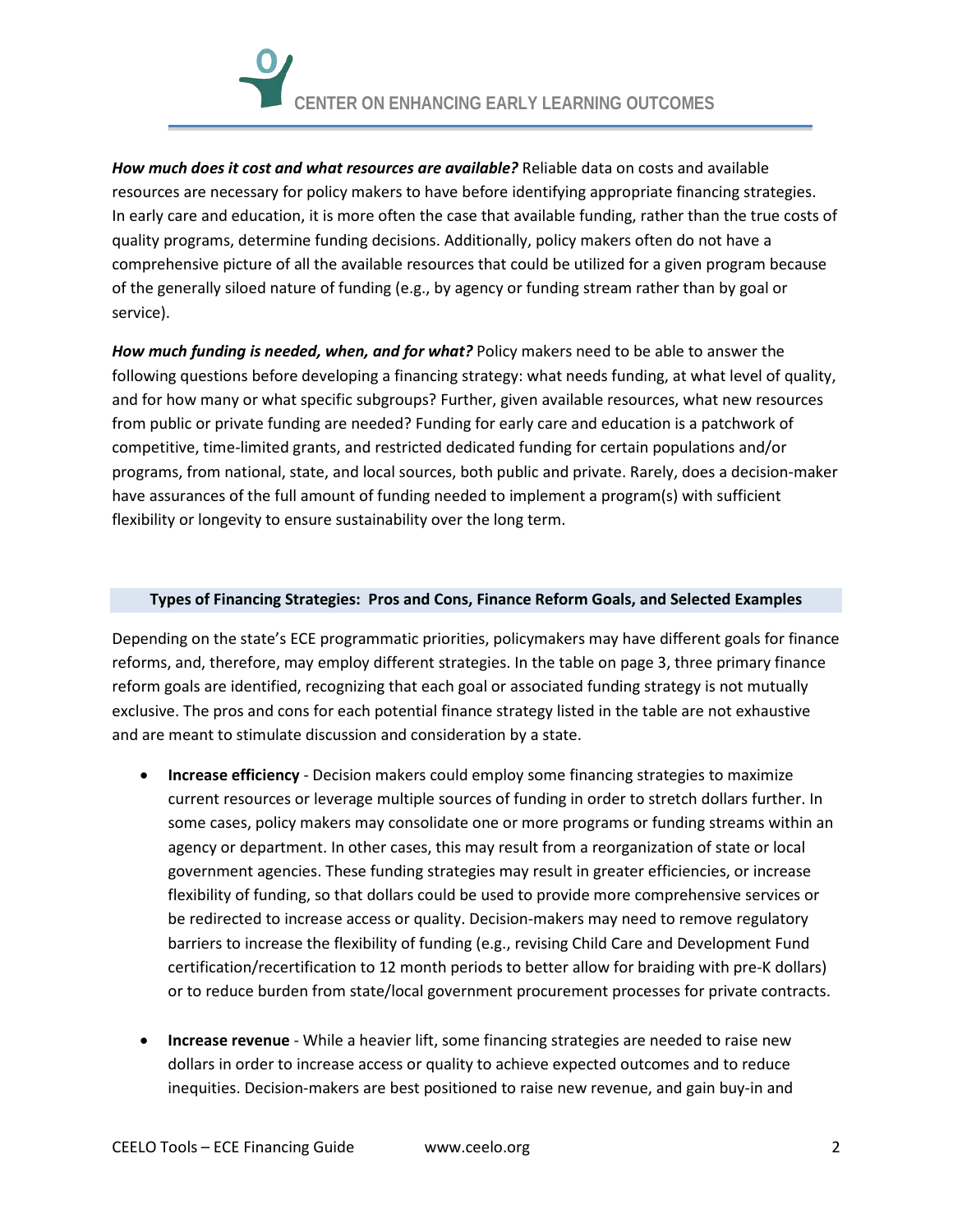political support for the program, when they have evidence of both the effectiveness of the program and the efficient and accountable use of current funds.

• **Increase stability and sustainability of funding** - Because of the funding cycles and short-term nature of some funding streams, strategies to support the stability of funding at the state level helps to ensure continuity of care for programs and providers at the local level. Decision-makers will want to address sustainability of funding, from the outset, to ensure that outcomes can be achieved and effective programs are built into the system infrastructure (e.g., budget). Additional strategies, such as compensation initiatives or scholarships to individuals that are tied to indicators of quality (e.g., increasing education or increasing access for low-income families to quality programs) help to drive market demand, incentivize quality, and build capacity of the system to achieve outcomes for children and families.

| <b>FINANCING</b>                                             | <b>PROS</b>                                                                                                                                                                                                                                                                                                  | <b>CONS</b>                                                                                                                                                                                                                                                                          | <b>FINANCE</b>                                   | <b>SELECTED</b>                                                                                                                                                                                                                                                                       |
|--------------------------------------------------------------|--------------------------------------------------------------------------------------------------------------------------------------------------------------------------------------------------------------------------------------------------------------------------------------------------------------|--------------------------------------------------------------------------------------------------------------------------------------------------------------------------------------------------------------------------------------------------------------------------------------|--------------------------------------------------|---------------------------------------------------------------------------------------------------------------------------------------------------------------------------------------------------------------------------------------------------------------------------------------|
| <b>STRATEGIES</b>                                            |                                                                                                                                                                                                                                                                                                              |                                                                                                                                                                                                                                                                                      | <b>GOALS</b>                                     | <b>EXAMPLES</b> <sup>2</sup>                                                                                                                                                                                                                                                          |
| Costs<br>Modeling,<br><b>Cost-Benefit</b><br><b>Analyses</b> | $1st$ step in providing<br>$\checkmark$<br>data to support<br>effective financing<br>strategies<br>If done well, begins<br>$\checkmark$<br>to identify the true<br>cost of quality<br>Provides data to<br>$\checkmark$<br>decision makers to<br>target funding to<br>effective services<br>and/or incentives | Requires<br>$\circ$<br>availability of<br>sufficient data at<br>the program/<br>provider level<br>Requires capacity<br>$\circ$<br>to track costs and<br>analyze cost<br>models<br>Possibility for vast<br>$\circ$<br>over- or under-<br>estimation, based<br>on the calculus<br>used | <b>Efficiency</b><br>Revenue<br><b>Stability</b> | <b>RI-Cost of</b><br>$\blacksquare$<br>Quality<br><b>ECE Return on</b><br>$\overline{\phantom{a}}$<br>Investment<br><b>Analysis</b><br><b>NJ Cost of High</b><br>п<br><b>Quality PreK</b><br><b>CO</b> Cost of<br>$\overline{\phantom{a}}$<br><b>Early Childhood</b><br><b>System</b> |
| <b>Blending</b><br><b>Funds</b>                              | $\checkmark$<br>Creates greater<br>flexibility in how<br>funding can be<br>used<br>✓<br>May support more<br>comprehensive<br>services<br>If supported by<br>$\checkmark$<br>regulation, could                                                                                                                | Programs or<br>$\circ$<br>services that<br>previously<br>accessed funds<br>could lose funding<br>Requires fiscal<br>$\circ$<br>(budget, audit)<br>and organizational<br>capacity to                                                                                                  | Efficiency<br><b>Stability</b>                   | <b>Blending and</b><br>I.<br><b>Braiding Toolkit</b><br>with examples<br>from IL, PA,<br>OR, WA<br><b>MN, Incentives</b><br>$\blacksquare$<br>to Support<br>Layering of<br><b>Funds to</b>                                                                                            |

# <span id="page-2-0"></span>**Table 1: Financing Strategies for Early Care and Childhood Systems**

j

<span id="page-2-1"></span> $2$  Note: Selected State Examples are hyperlinked when viewed online.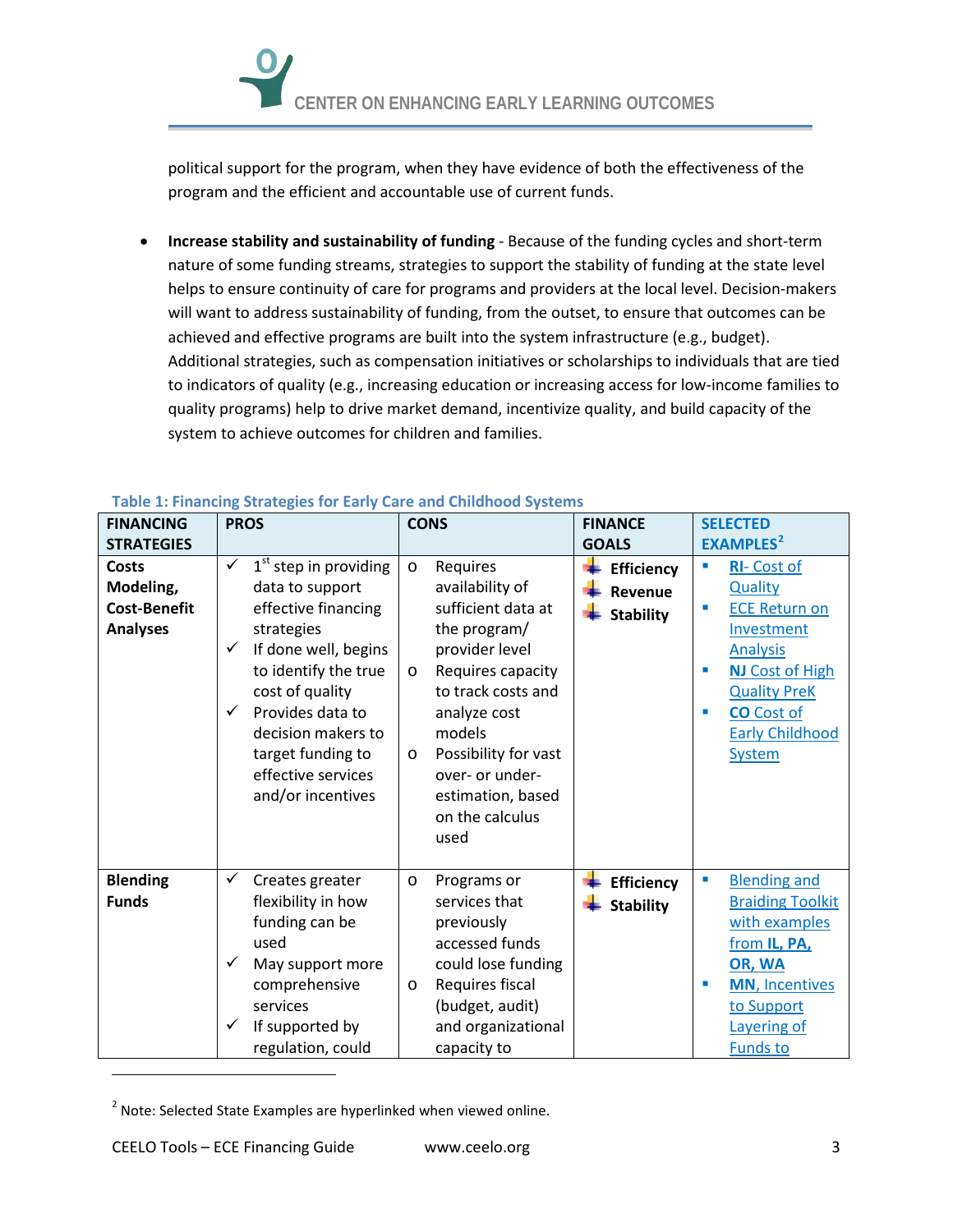

| <b>FINANCING</b>                         | <b>PROS</b>                                                                                                                                                                                                                                                                                                                              | <b>CONS</b>                                                                                                                                                                                                                                                                                    | <b>FINANCE</b>                                   | <b>SELECTED</b>                                                                                                                                                                                                                                                                                          |
|------------------------------------------|------------------------------------------------------------------------------------------------------------------------------------------------------------------------------------------------------------------------------------------------------------------------------------------------------------------------------------------|------------------------------------------------------------------------------------------------------------------------------------------------------------------------------------------------------------------------------------------------------------------------------------------------|--------------------------------------------------|----------------------------------------------------------------------------------------------------------------------------------------------------------------------------------------------------------------------------------------------------------------------------------------------------------|
| <b>STRATEGIES</b>                        |                                                                                                                                                                                                                                                                                                                                          |                                                                                                                                                                                                                                                                                                | <b>GOALS</b>                                     | <b>EXAMPLES</b> <sup>2</sup>                                                                                                                                                                                                                                                                             |
|                                          | ensure greater<br>stability of funding<br>✓<br>May mitigate<br>impact of funding<br>cycles or shortfalls                                                                                                                                                                                                                                 | monitor multiple<br>funds, determine<br>cost allocations,<br>and track<br>outcomes<br>Requires<br>$\circ$<br>regulatory or<br>policy guidance,<br>and organizational<br>capacity                                                                                                               |                                                  | <b>Increase Access</b><br><b>OH and NY</b><br>$\blacksquare$<br><b>Child Care-</b><br><b>Head Start</b><br><b>Partnerships</b><br><b>CO</b> Blending<br>п<br><b>Revenues</b><br><b>Across</b><br>Interagency<br><b>Departments</b>                                                                       |
| <b>Shared</b><br><b>Services</b>         | ✓<br>System-building at<br>the service<br>provider level<br>✓<br>Reduce<br>administrative<br>costs<br>Reallocate dollars<br>✓<br>to quality<br>✓<br>Increase<br>accountability<br>✓<br><b>Builds business</b><br>acumen for early<br>care and education<br>providers                                                                     | Need strong<br>$\circ$<br>administrative<br>hub with capacity<br>for Business and<br>Pedagogical<br>Leadership<br>Trusted<br>$\circ$<br>relationship<br>needed to<br>negotiate<br>contracts<br>providers<br>Up-front<br>$\circ$<br>investments in<br>data system and<br>infrastructure         | Efficiency<br><b>Stability</b>                   | <b>CT All Our Kin</b><br>$\blacksquare$<br><b>CO</b> Shared<br>п<br><b>Services: A New</b><br><b>Business Model</b><br><b>CO</b> Early<br>×<br>Learning<br><b>Ventures</b><br><b>TN Chambliss</b><br>п<br><b>Center for</b><br>Children<br><b>WA Sound</b><br>п<br><b>Child Care</b><br><b>Solutions</b> |
| <b>Dedicated</b><br><b>State Funding</b> | Reduces<br>✓<br>administrative<br>requirements/<br>burden<br>✓<br>Could increase<br>revenue for some<br>services/programs<br>Increase access or<br>✓<br>quality by targeting<br>funds to specific<br>goals<br>Decision-makers<br>$\checkmark$<br>know the amount<br>of funds they have<br>to deliver program<br>Less variability in<br>✓ | Federal/state<br>$\circ$<br>funds may just be<br>redirected, not<br>expanded<br>Funds could be<br>O<br>cut due to<br>political/<br>economic issues<br>O<br>Reduces<br>$\circ$<br>governance and<br>monitoring<br>authority over<br>funds<br>Requires bigger<br>O<br>political lift,<br>greater | <b>Efficiency</b><br>Revenue<br><b>Stability</b> | IL Infant-<br>$\blacksquare$<br><b>Toddler Set-</b><br><b>Aside</b><br><b>NE Dedicating</b><br>п<br><b>Trust Land</b><br>Revenue to<br><b>Early Care and</b><br>Education<br><b>GA Lottery for</b><br>ш<br><b>Education</b><br><b>AZ First Things</b><br>п<br><b>First Tobacco</b><br><b>Tax</b>         |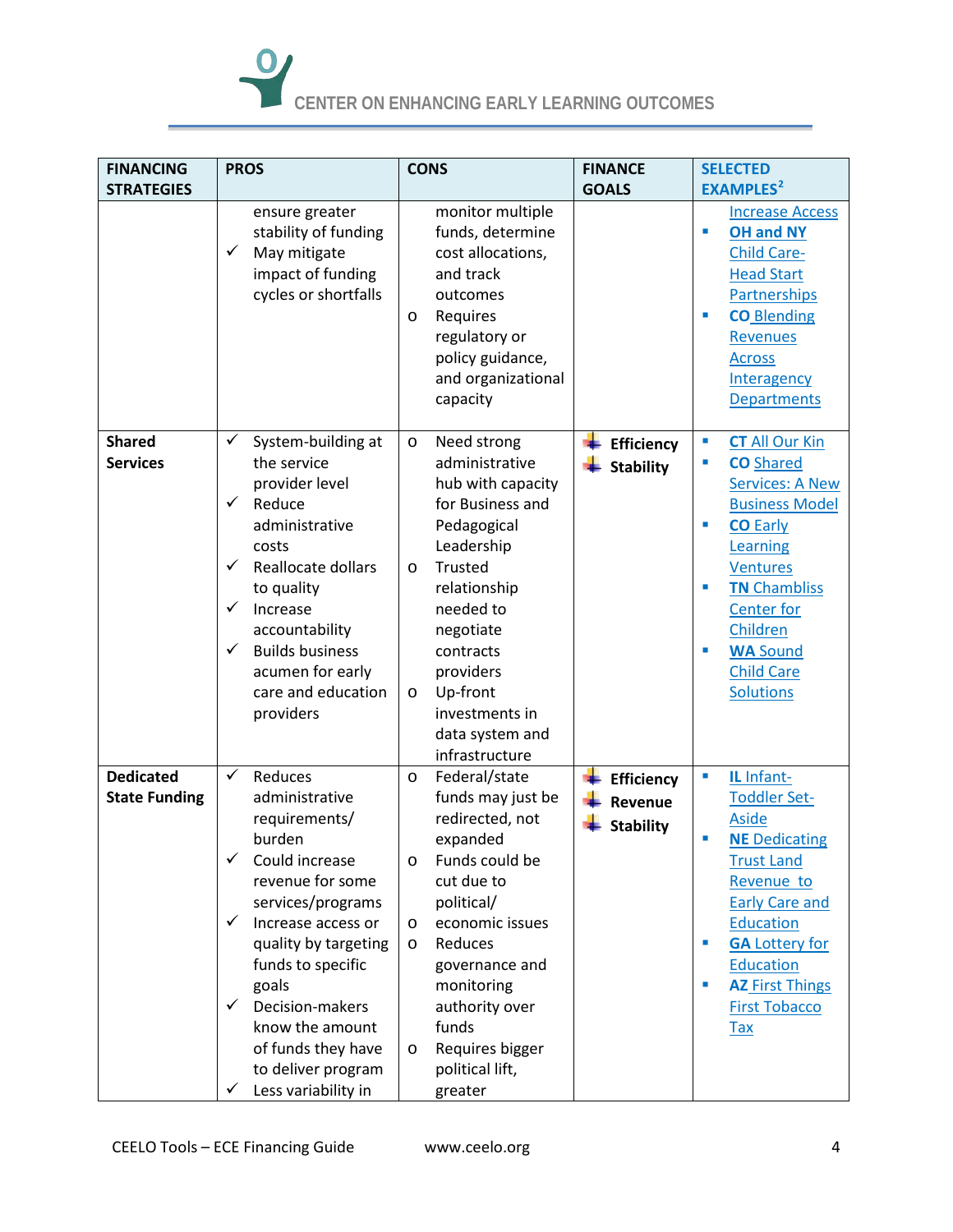

| <b>FINANCING</b>                                       | <b>PROS</b>                                                                                                                                                                                                                                                                                                                                                                                                | <b>CONS</b>                                                                                                                                                                                                                                                                                                   | <b>FINANCE</b>                                   | <b>SELECTED</b>                                                                                                                                                                                                                                                                                                                                            |
|--------------------------------------------------------|------------------------------------------------------------------------------------------------------------------------------------------------------------------------------------------------------------------------------------------------------------------------------------------------------------------------------------------------------------------------------------------------------------|---------------------------------------------------------------------------------------------------------------------------------------------------------------------------------------------------------------------------------------------------------------------------------------------------------------|--------------------------------------------------|------------------------------------------------------------------------------------------------------------------------------------------------------------------------------------------------------------------------------------------------------------------------------------------------------------------------------------------------------------|
| <b>STRATEGIES</b>                                      |                                                                                                                                                                                                                                                                                                                                                                                                            |                                                                                                                                                                                                                                                                                                               | <b>GOALS</b>                                     | <b>EXAMPLES</b> <sup>2</sup>                                                                                                                                                                                                                                                                                                                               |
|                                                        | funding cycle can<br>plan for longer-<br>term sustainability                                                                                                                                                                                                                                                                                                                                               | accountability and<br>organizational<br>capacity to<br>monitor funds                                                                                                                                                                                                                                          |                                                  |                                                                                                                                                                                                                                                                                                                                                            |
| <b>Public Private</b><br>Partnerships<br>(state/local) | Increases flexibility<br>✓<br>of different funding<br>sources<br>combines multiple<br>$\checkmark$<br>sources of funding<br>to increase access<br>or provide more<br>comprehensive<br>services<br>$\checkmark$<br>engages and builds<br>buy-in from private<br>sector<br>✓<br>may be more<br>responsive to local<br>needs<br>✓<br>Leverages new \$<br>from private sector<br>and/or new<br>funding streams | Requires strong<br>$\circ$<br>relationships and<br>interest in aligning<br>goals<br>Requires<br>$\circ$<br>collaborative<br>leadership and on-<br>going<br>communication<br>Requires recipient<br>$\circ$<br>of funding to have<br>strong fiscal/audit<br>capacity to track<br>funding, report on<br>outcomes | <b>Efficiency</b><br>Revenue<br><b>Stability</b> | ×,<br><b>CLASP funding</b><br>comprehensive<br>services<br>through<br>funding<br>partnerships,<br>includes AZ, IA,<br>ME, NY, OR, RI,<br><b>TN</b><br><b>Financing and</b><br>п<br><b>Sustaining</b><br><b>County EC</b><br>Services (CA)<br>and (FL)<br><b>WI 4K</b><br>п<br>Community<br><b>Based, Public-</b><br><b>Private Funding</b><br><b>Model</b> |
| <b>School</b><br><b>Funding</b><br><b>Formula</b>      | ✓<br>Provides local<br>school districts<br>with stable source<br>of funding<br>Can be leveraged<br>$\checkmark$<br>with other local<br>funds to expand<br>access or quality<br>✓<br>Supports PK-Grade<br>3 aligned system                                                                                                                                                                                  | May not support<br>O<br>full cost of quality<br>May deter schools<br>O<br>collaborating with<br>community<br>partners<br><b>Requires ECE</b><br>O<br>program capacity<br>to manage funds                                                                                                                      | Revenue<br><b>Stability</b>                      | <b>CA Local</b><br>п<br>Control<br><b>Funding</b><br>Formula<br><b>NCSL Database</b><br>п<br>on School<br><b>Funding for PK</b><br>2014 State<br>PreK,<br>resources,<br>school funding<br>or state aid,<br>page 208                                                                                                                                        |
| Pay for<br><b>Success</b><br><b>Models</b>             | ✓<br>Can provide<br>sufficient funding<br>to scale up<br>effective programs<br>Brings in new,<br>✓<br>often private<br>revenue                                                                                                                                                                                                                                                                             | Limited data on<br>$\circ$<br>effectiveness for<br><b>ECE</b><br>Requires robust<br>$\circ$<br>outcome data<br>Requires up front<br>O<br>investment of                                                                                                                                                        | Revenue<br><b>Stability</b>                      | <b>Pay for Success</b><br>$\blacksquare$<br><b>Learning Hub</b><br>SC, WA, NC<br>п<br>Social<br>Innovation<br>Fund, PFS<br><b>UT School</b>                                                                                                                                                                                                                |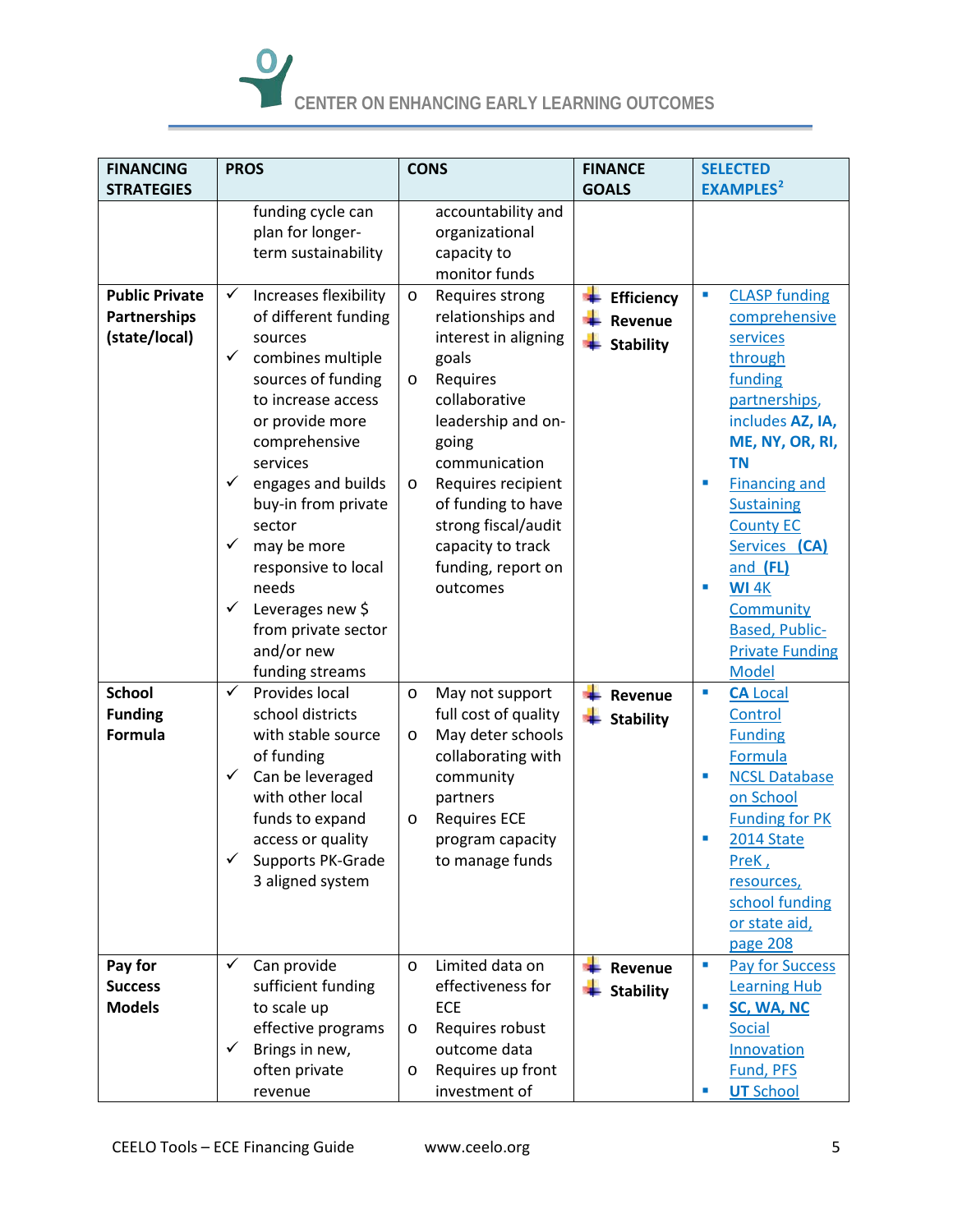# **CENTER ON ENHANCING EARLY LEARNING OUTCOMES**

| <b>FINANCING</b>                                                                                                                                                      | <b>PROS</b>                                                                                                                                                                                                                                                                                                                                         | <b>CONS</b>                                                                                                                                                                                                                                                                                                 | <b>FINANCE</b>              | <b>SELECTED</b>                                                                                                                                                                                                                                                                                              |
|-----------------------------------------------------------------------------------------------------------------------------------------------------------------------|-----------------------------------------------------------------------------------------------------------------------------------------------------------------------------------------------------------------------------------------------------------------------------------------------------------------------------------------------------|-------------------------------------------------------------------------------------------------------------------------------------------------------------------------------------------------------------------------------------------------------------------------------------------------------------|-----------------------------|--------------------------------------------------------------------------------------------------------------------------------------------------------------------------------------------------------------------------------------------------------------------------------------------------------------|
| <b>STRATEGIES</b>                                                                                                                                                     |                                                                                                                                                                                                                                                                                                                                                     |                                                                                                                                                                                                                                                                                                             | <b>GOALS</b>                | <b>EXAMPLES</b> <sup>2</sup>                                                                                                                                                                                                                                                                                 |
|                                                                                                                                                                       | ✓<br>Increases<br>accountability for<br>public funds at<br>state level<br>Could increase<br>✓<br>efficiency at local<br>level<br>✓<br>Redirects funds to<br>less costly<br>interventions or<br>reduce costs/cost<br>avoidance                                                                                                                       | intermediary<br>Can discourage<br>$\circ$<br>serving most<br>needy clients who<br>are least likely to<br>produce positive<br>results<br><b>ECE results often</b><br>$\circ$<br>accrue to other<br>systems (e.g.<br>lower crime) so<br>savings don't<br>come back to ECE<br>system.                          |                             | Readiness<br>Initiative                                                                                                                                                                                                                                                                                      |
| <b>Payments to</b><br><b>Individuals or</b><br>programs--<br>Subsidies,<br>scholarships,<br>vouchers,<br>compensation<br>initiatives,<br>tiered<br>reimburseme<br>nts | ✓<br>Incentives<br>components of<br>quality (e.g.<br>education,<br>compensation)<br>Rewards programs<br>$\checkmark$<br>that improve<br>quality (e.g. tied to<br>QRIS)<br>$\checkmark$<br>Rewards programs<br>that are accredited<br>✓<br>Promotes parental<br>choice<br>✓<br>Increases access to<br>quality programs<br>for low-income<br>families | Requirements of<br>$\circ$<br>incentive/<br>scholarship may<br>be too costly/<br>burdensome for<br>some individuals<br>or providers<br>May increase<br>$\circ$<br>some admin costs<br>for state<br>Could be time-<br>$\circ$<br>limited or<br>impacted by<br>changes in<br>economy/political<br>environment | Revenue<br><b>Stability</b> | $\overline{\phantom{a}}$<br>LA<br>Compensation<br><b>Strategies</b><br><b>MN Early</b><br>п<br>Learning<br><b>Scholarships</b><br>Denver, CO<br>п<br>tuition credits<br><b>Child Care</b><br>$\overline{\phantom{a}}$<br><b>WAGE Project</b><br><b>Financial</b><br>п<br><b>Incentives in</b><br><b>QRIS</b> |
| <b>Tax credits</b>                                                                                                                                                    | Funding does not<br>✓<br>need to be<br>appropriated each<br>year<br>✓<br>Could incentivize<br>elements of quality<br>More equitable tax<br>$\checkmark$<br>Could provide data<br>$\checkmark$<br>to demonstrate<br><b>ECE impact</b>                                                                                                                | May be big<br>O<br>political lift in<br>some states<br>May require up-<br>O<br>front investments<br>in first year<br>May require<br>$\circ$<br>significant public<br>education on how<br>to access tax<br>credit                                                                                            | Revenue<br><b>Stability</b> | <b>Tax Credits for</b><br>п<br>a New<br>Economy-CO,<br>LA, OR, PA<br><b>Extra Credit:</b><br>ш<br>How LA is<br><b>Improving Child</b><br>Care<br><b>CO-</b> Child Care<br>п<br>Contribution<br>Fund                                                                                                          |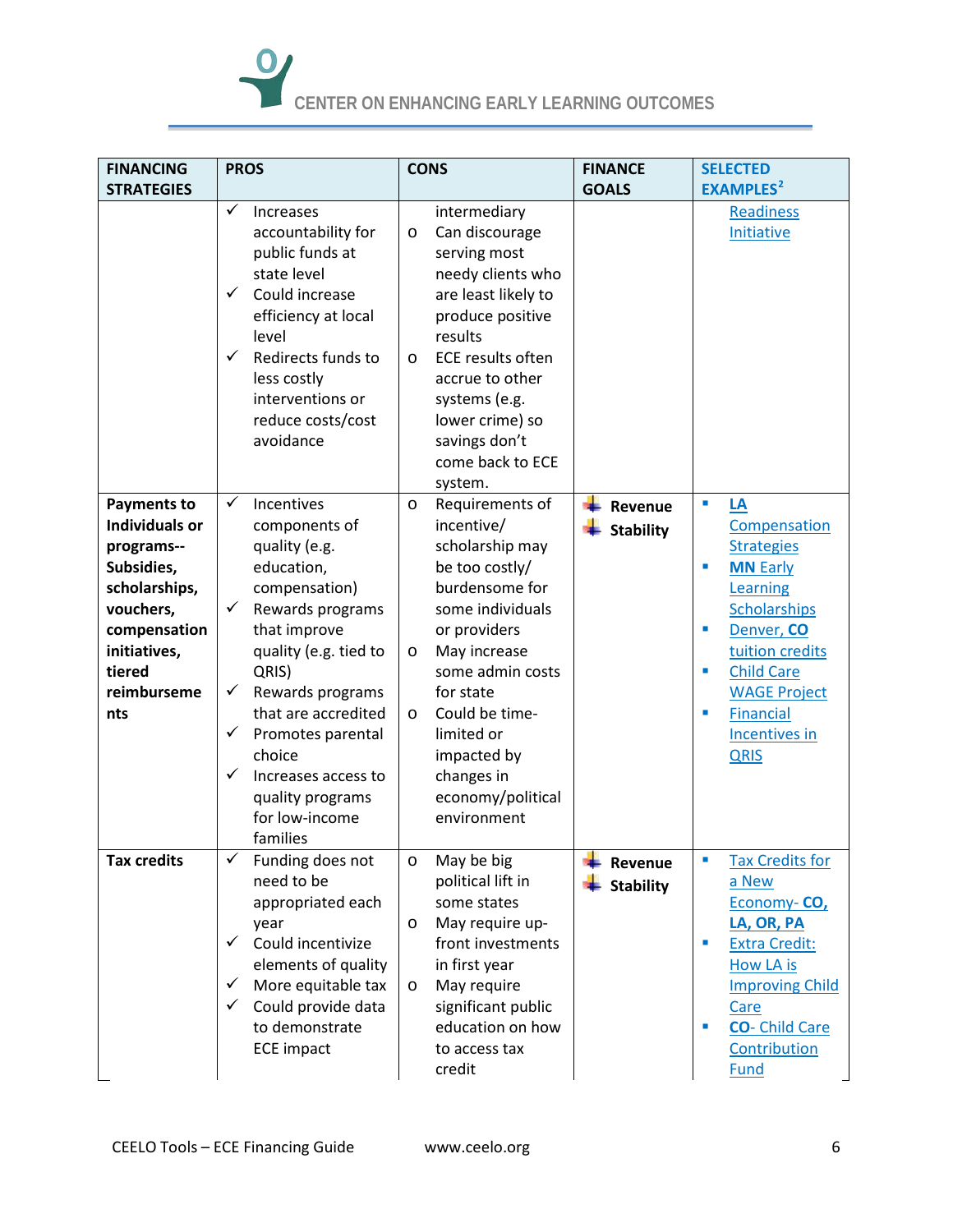### **NEXT STEPS: Ensuring Capacity to Effectively Implement Financing Strategies**

A comprehensive strategic financing plan includes a range of strategies that address gaps in funding cycles and allowable services, leverages all available resources, aligns regulations and/or targeted funding, and blends funding from public and private resources. It is important, however, to consider the human, organizational, and other capacities needed to ensure that the financing plan will be implemented effectively. Policy makers can discuss the following to help make decisions about the specific strategies to meet the state's goals for sufficient and stable financing for early childhood programs and services.

- **Human Capacity:** What leadership, experience, knowledge, and skills are needed to move this financing strategy forward? What level of engagement and support from both public (e.g., Governor, legislature) and private sector leadership is needed?
- **Governance/Authority:** What types of governance or authority (e.g., legislative, regulatory, policy) are needed to implement this strategy? Any requirements of funding recipients? How much does it cost to implement the financing strategies(s)?
- **Organizational Capacity:** What state and local infrastructure is needed to manage and provide oversight to any financing model or set of strategies? (e.g., staff to administer, monitor, and evaluate the programs; oversee eligibility determination for children and programs, fiscal agency activities, auditing, and other forms of technical assistance to provide accountability for the funds.)
	- o What processes/policies are needed among funders and decision-makers to ensure they are communicating, cooperating, coordinating, and collaborating to effectively implement this financing strategy?
	- o What types of data or outcomes are required of funding recipients to justify or access funding?
	- o What requirements and capacities does the recipient of funding need to have to ensure accountability?

# **Additional Resource:**

**Financing Early Care and [Education](http://ceelo.org/wp-content/uploads/2014/05/CEELO_annotated_bibliography_ec_finance.pdf)** lists resources on financing policy, calculating costs, and financing strategies for early care and education.